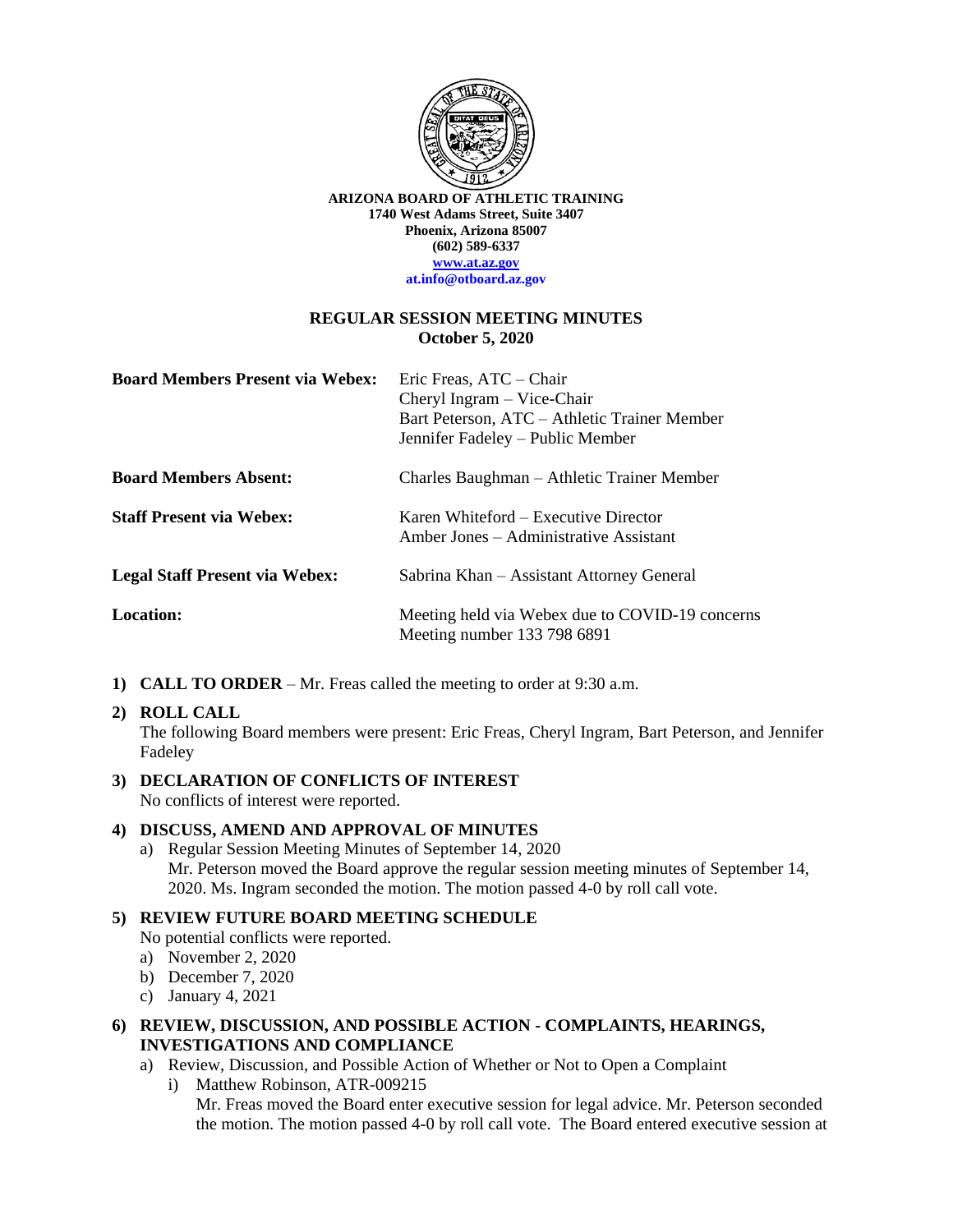9:33 a.m. and returned to regular session at 9:42 a.m. Mr. Robinson was present via Webex. Mr. Freas asked Mr. Robinson if he had any additional information to provide. Mr. Robinson responded that he did not. Mr. Peterson moved the Board direct Ms. Whiteford to monitor Mr. Robinson's case for more information. Ms. Ingram seconded the motion. The motion passed 4-0 by roll call vote.

b) Initial Review, Discussion, and Possible Action On Complaint None

## **7) CONSENT AGENDA: REVIEW, CONSIDERATION, AND POSSIBLE ACTION ON APPLICATIONS FOR LICENSURE APPROVED BY EXECUTIVE DIRECTOR**

Ms. Ingram moved the Board ratify the 24 initial and 89 renewal/reinstatement applications approved by the Executive Director. Mr. Peterson seconded the motion. The motion passed 4-0 by roll call vote.

a) Initial Applications Approved by Executive Director (7)

| License: Number | <b>Applicant Last</b><br><b>Name</b> | <b>Applicant First</b><br><b>Name</b> | <b>Effective Date</b> | <b>Expiration Date</b> |
|-----------------|--------------------------------------|---------------------------------------|-----------------------|------------------------|
| ATR-009258      | Benz                                 | Tony                                  | 10/1/2020             | 9/30/2021              |
| ATR-009260      | Chavez                               | Kristy                                | 10/1/2020             | 9/30/2021              |
| ATR-009259      | Culwell                              | <b>Dylan</b>                          | 10/1/2020             | 9/30/2021              |
| ATR-009262      | Hibbert                              | Donald                                | 10/1/2020             | 9/30/2021              |
| ATR-009257      | Marcusen                             | Trevor                                | 10/1/2020             | 9/30/2021              |
| ATR-009256      | Medeiros                             | Ashley                                | 9/11/2020             | 9/10/2021              |
| ATR-009261      | Mendias                              | Christopher                           | 10/1/2020             | 9/30/2021              |

*\*Provisional License*

a) Renewal/Reinstatement Applications Approved by Executive Director (32)

| License:<br><b>Number</b> | <b>Applicant Last</b><br><b>Name</b> | <b>Applicant</b><br><b>First Name</b> | <b>Effective Date</b> | <b>Expiration</b><br>Date | <b>Application</b><br><b>Type</b> |
|---------------------------|--------------------------------------|---------------------------------------|-----------------------|---------------------------|-----------------------------------|
| ATR-001684                | Amos                                 | Matthew                               | 11/6/2020             | 11/5/2021                 | Renewal                           |
| ATR-000765                | Castillo                             | David                                 | 9/30/2020             | 9/29/2021                 | Reinstatement                     |
| ATR-001676                | Fredericks                           | Alyssa                                | 10/1/2020             | 9/30/2021                 | Renewal                           |
| ATR-001669                | Gray                                 | Hannah                                | 9/11/2020             | 9/10/2021                 | Renewal                           |
| ATR-001368                | Imerman                              | Iliniza                               | 4/7/2020              | 9/25/2021                 | Renewal                           |
| ATR-001560                | Jennings                             | Natalie                               | 11/7/2020             | 11/6/2021                 | Renewal                           |
| ATR-000830                | Johnston                             | Stanley                               | 10/4/2020             | 10/3/2021                 | Renewal                           |
| ATR-001413                | Kaus                                 | Hailey                                | 10/7/2020             | 10/6/2021                 | Renewal                           |
| ATR-000526                | Kurley                               | Stanley                               | 10/2/2020             | 10/1/2021                 | Renewal                           |
| ATR-001431                | Mathis                               | Andrea                                | 9/14/2020             | 9/13/2021                 | Renewal                           |
| ATR-000895                | Moeller                              | Chad                                  | 10/7/2020             | 10/6/2021                 | Renewal                           |
| ATR-001440                | Murray                               | JoAnn                                 | 10/5/2020             | 9/20/2021                 | Renewal                           |
| ATR-000633                | Paladino                             | Jason                                 | 11/3/2020             | 11/2/2021                 | Renewal                           |
| ATR-009131                | Parks                                | Carson                                | 9/9/2020              | 9/8/2021                  | Renewal                           |
| ATR-000078                | Poppen                               | Michelle                              | 8/2/2020              | 8/30/2021                 | Renewal                           |
| ATR-000082                | Rivero                               | Lawrence                              | 9/2/2020              | 9/1/2021                  | Renewal                           |
| ATR-001350                | Rosauer                              | Joseph                                | 11/3/2020             | 11/2/2021                 | Renewal                           |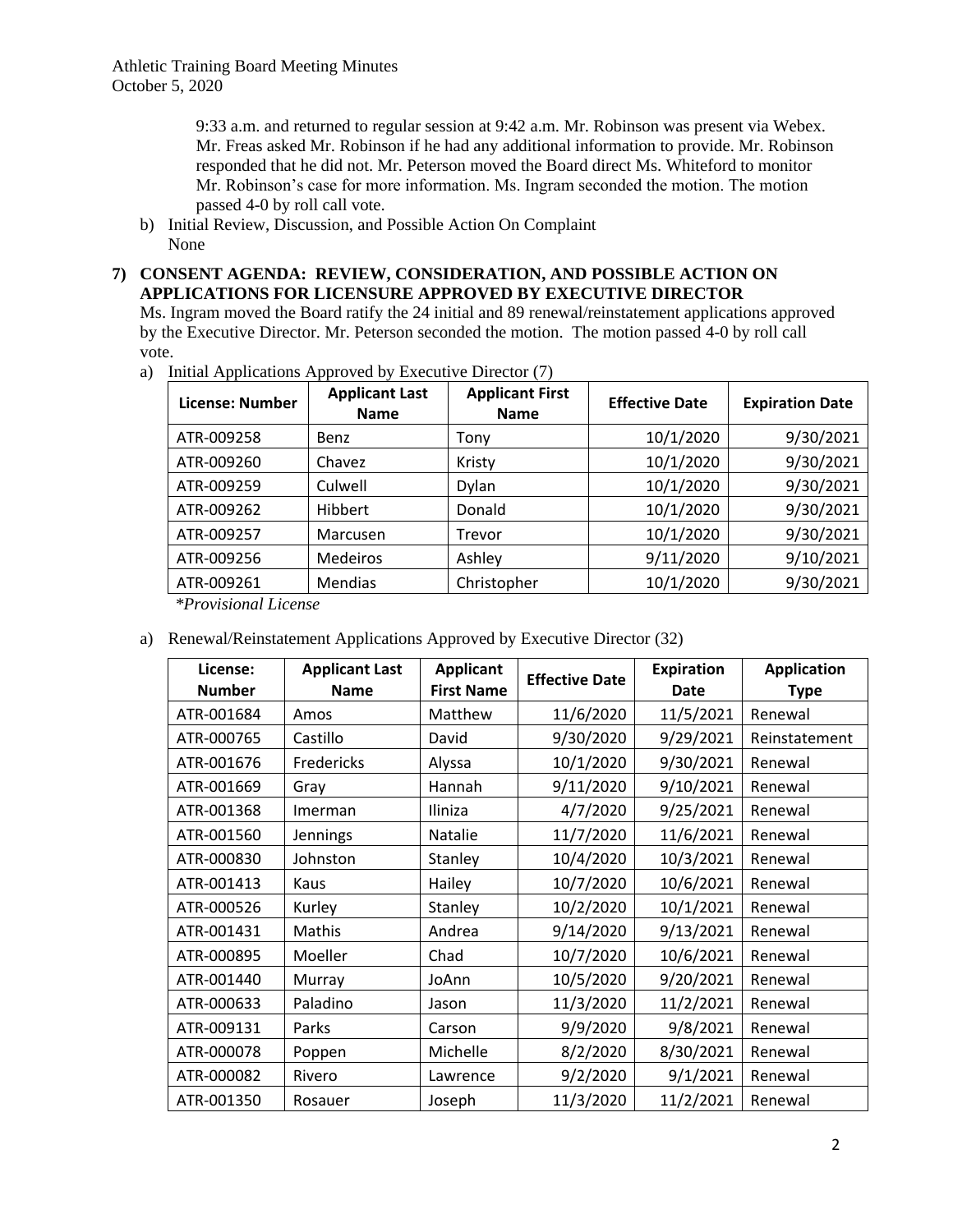| License:<br><b>Number</b> | <b>Applicant Last</b><br><b>Name</b> | <b>Applicant</b><br><b>First Name</b> | <b>Effective Date</b> | <b>Expiration</b><br><b>Date</b> | <b>Application</b><br><b>Type</b> |
|---------------------------|--------------------------------------|---------------------------------------|-----------------------|----------------------------------|-----------------------------------|
| ATR-001012                | Ruiz                                 | Roberto                               | 10/2/2020             | 10/1/2021                        | Renewal                           |
| ATR-000155                | Sanchez                              | Rudy                                  | 9/2/2020              | 9/1/2021                         | Renewal                           |
| ATR-001351                | Serene                               | Gavin                                 | 11/3/2020             | 11/2/2021                        | Renewal                           |
| ATR-001544                | Slade                                | Lisa                                  | 9/12/2020             | 9/11/2021                        | Renewal                           |
| ATR-001090                | Smith                                | David                                 | 11/8/2020             | 11/7/2021                        | Renewal                           |
| ATR-000637                | <b>Stevens</b>                       | Peter                                 | 10/2/2020             | 10/1/2021                        | Renewal                           |
| ATR-009007                | <b>Stewart</b>                       | Kendall                               | 11/5/2020             | 11/4/2021                        | Renewal                           |
| ATR-009140                | <b>Strauss</b>                       | lan                                   | 10/7/2020             | 10/6/2021                        | Renewal                           |
| ATR-000587                | Surguine                             | Monica                                | 9/2/2020              | 9/17/2021                        | Renewal                           |
| ATR-001160                | <b>Thomas</b>                        | Nicholas                              | 10/2/2020             | 10/1/2021                        | Renewal                           |
| ATR-001023                | Tillmans                             | Connie                                | 10/2/2020             | 10/1/2021                        | Renewal                           |
| ATR-000387                | Valovich Mcleod                      | Tamara                                | 11/2/2020             | 11/1/2021                        | Renewal                           |
| ATR-009142                | Voelker                              | <b>Nicholas</b>                       | 10/7/2020             | 10/6/2021                        | Renewal                           |
| ATR-000218                | Wolff                                | Ryan                                  | 11/2/2020             | 11/1/2021                        | Renewal                           |
| ATR-001637                | Wright                               | Jacob                                 | 9/11/2020             | 9/10/2021                        | Renewal                           |

### **8) REVIEW, CONSIDERATION, AND POSSIBLE ACTION ON APPLICATIONS FOR LICENSURE**

- a) Initial Applications Board Review
	- i) None
- b) Renewal Applications Board Review
	- i) None

# **9) REVIEW, CONSIDERATION, AND POSSIBLE ACTION ON WHETHER TO INCLUDE THE PRACTICE OF DRY NEEDLING THROUGH THE RULEMAKING PROCESS THAT MAY INCLUDE DISCUSSION AND POSSIBLE ACTION ON POTENTIAL RULE LANGUAGE IN ARIZONA ADMINISTRATIVE CODE, TITLE 4, CHAPTER 49**

Mr. Freas moved the Board go into executive session for legal advice. Ms. Ingram seconded the motion. The Board went into executive session at 9:48 a.m. and returned to regular session at 10:02 a.m. Laurie White, co-chair of the Arizona Athletic Trainers' Association, was present to answer Board questions. She stated the proposed training to qualify an athletic trainer to perform dry needling would include a 25-hour practical course. She also stated that there was an unopposed bill that would have added dry needling to athletic trainers' scope of practice in the most recent legislative session but it did not make it to the final stages due to an early adjournment of the legislature because of COVID-19. Ms. White commented that the dry needling bill was sailing through committees with support from legislators and stakeholder groups. Ms. White stated that five other states allow its trainers to practice dry needling and that people from other states would want to practice dry needling if they came to Arizona.

Ms. Ingram asked whether the association received any feedback regarding the practice of dry needling. Ms. White stated that the feedback she received from stakeholder groups was positive and supportive of athletic trainers practicing dry needling. Ms. White stated that the Athletic Trainers' Association lobbyist reached out to the Governor's office. Following discussion, Mr. Freas made a motion to start the process of rulemaking as it relates to dry needling. Ms. Ingram seconded the motion. The motion passed 4-0 by roll call vote.